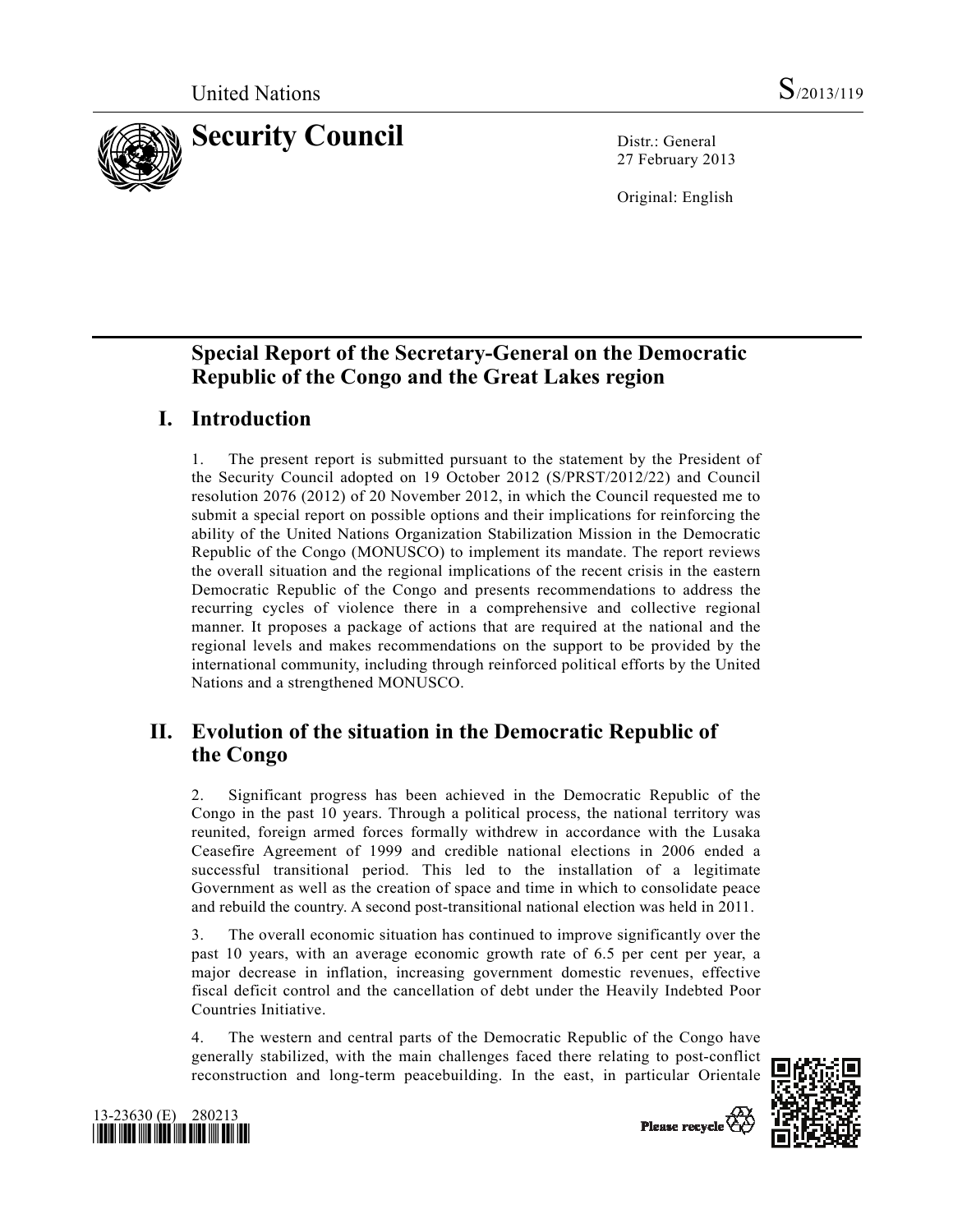Province and the Kivus, efforts to address the threat of armed groups and to extend State authority have resulted in the relative stabilization of most of the Ituri district and the significant degradation of the capacities of foreign armed groups, including the Forces démocratiques de libération du Rwanda (FDLR) and the Lord's Resistance Army (LRA). In 2009, the Government launched the stabilization and reconstruction plan for war-affected areas aimed at, inter alia, improving security, re-establishing the authority of the State and supporting the return and reintegration of refugees and internally displaced persons and socioeconomic recovery.

5. However, and as exemplified by the current crisis in North Kivu, which started in April 2012, eastern Democratic Republic of the Congo also continues to be plagued by recurrent waves of conflict, chronic humanitarian crises and serious human rights violations, including sexual and gender-based violence. Contributing to the cycles of violence have been the continued presence of Congolese and foreign armed groups taking advantage of power and security vacuums in the eastern part of the country; the illegal exploitation of resources; interference by neighbouring countries; pervasive impunity; intercommunal feuds; and the weak capacity of the national army and police to effectively protect civilians and the national territory and ensure law and order. The weakness of the judiciary and penitentiary systems has also contributed to the state of general instability.

6. The recurrence of such cycles of violence continues to be an obstacle to peace in the Democratic Republic of the Congo and threatens the overall stability and development of the Great Lakes region. In the past, national, regional and international efforts have for the most part succeeded in addressing the immediate manifestations of crises, but not the core reasons for their eruption. In order to break such cycles and ensure that sustainable peace takes hold in the country and the wider region, a new, comprehensive approach that addresses the underlying causes of conflict is required.

# **III. Framework for Peace, Security and Cooperation for the Democratic Republic of the Congo and the region**

7. This new, comprehensive approach will involve actions at the national level to address the outstanding tasks of State-building, consolidate democratic institutions for the benefit of the Congolese people and create conditions for sustainable development. It will involve actions at the regional level to address the legitimate concerns and interests of all countries of the Great Lakes region and actions at the international level in support of these initiatives. To this end, and in conjunction with the implementation of the commendable initiatives by the regional and subregional organizations, I have engaged the leaders of the region on an overall Framework for Peace, Security and Cooperation for the Democratic Republic of the Congo and the region, which outlines key action at the national, regional and international levels required to end the recurring cycles of violence in eastern Democratic Republic of the Congo.

8. The Framework, which was signed in Addis Ababa on 24 February, establishes a national oversight mechanism, led by the President of the Democratic Republic of the Congo, Joseph Kabila, to accompany the implementation of actions at the national level. Established within the Government of the Democratic Republic of the Congo, it will be supported by the United Nations, the African Union, the World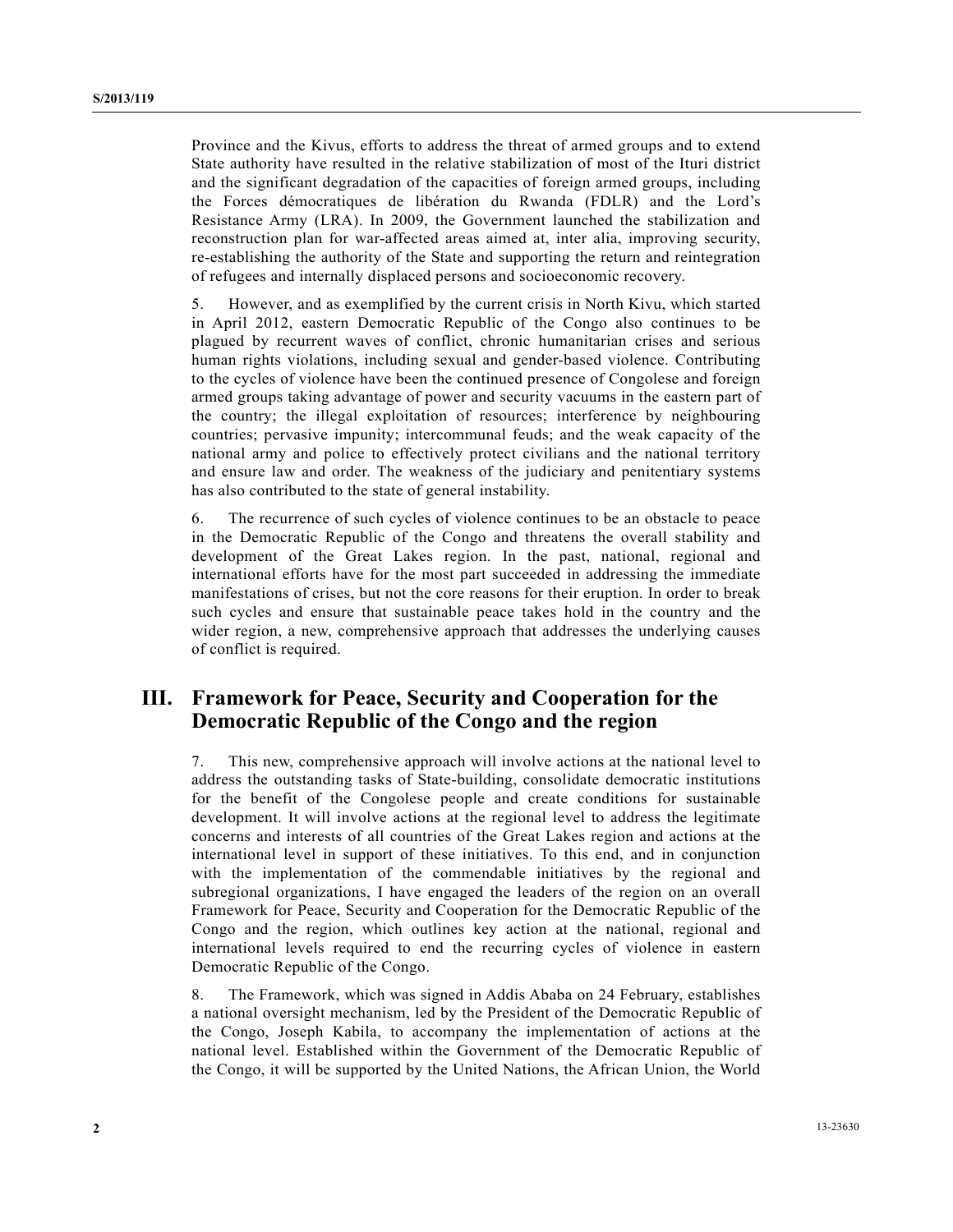Bank, the African Development Bank and other bilateral or multilateral partners of the Democratic Republic of the Congo that are agreed upon. The Framework also establishes a regional oversight mechanism, known as the "11+4" mechanism, involving the leaders of the Democratic Republic of the Congo, Angola, Burundi, the Central African Republic, the Congo, Rwanda, South Africa, South Sudan, Uganda, the United Republic of Tanzania and Zambia, with the United Nations, the African Union, the Southern African Development Community (SADC) and the International Conference on the Great Lakes Region (ICGLR) acting as guarantors. The mechanism, which will monitor progress in the implementation of the regional commitments, is expected to meet twice a year at the level of Heads of State on the margins of the General Assembly and at the annual African Union summit. It will also be convened at the ministerial and other levels, as required. I will provide my good offices to accompany the implementation of the Framework in my role as guarantor. It will be supported by and closely linked to ongoing regional efforts by the African Union, the International Conference on the Great Lakes Region and SADC, as well as those of other international partners, including the European Union, Belgium, France, the United Kingdom of Great Britain and Northern Ireland, and the United States of America. The detailed plan for the implementation of the Framework will be developed jointly, including the establishment of benchmarks and appropriate follow-up measures.

### **A. Actions at the national level**

9. One underlying reason for the recurring cycles of violence in eastern Democratic Republic of the Congo involving Congolese and foreign armed groups is the Government's limited ability to exert full authority over its territory and to provide basic services and security to the population. The Democratic Republic of the Congo continues to face peace consolidation challenges emanating from a serious shortfall in terms of the capacity and lack of accountability of State institutions, in particular the army, the police, the judiciary and the prison service. Limited socioeconomic recovery, corruption and impunity are also major impediments to the extension of State authority. Impunity for human rights violations, including against women and children, is itself a symptom of weak State authority and fuels further conflict. In addition, there are concerns about limited political space and the perceived emerging trend towards the concentration of authority in the executive branch.

10. The lack of progress towards building well-trained and well-equipped armed forces constitutes a major threat to the stability of the Democratic Republic of the Congo. A professional and accountable army is one of the critical pillars for strengthening State authority and achieving stability. In addition to security sector reform, other national actions are required to enable the Government to consolidate its authority. These include governance and structural reforms; economic development; decentralization; and the furtherance of the rule of law, human rights and democratization.

### **Security sector**

11. As I noted in annex II to my report on MONUSCO of 14 November 2012 (S/2012/838), the recent crisis in eastern Democratic Republic of the Congo has again underlined the need to reform the security sector, notably the Forces armées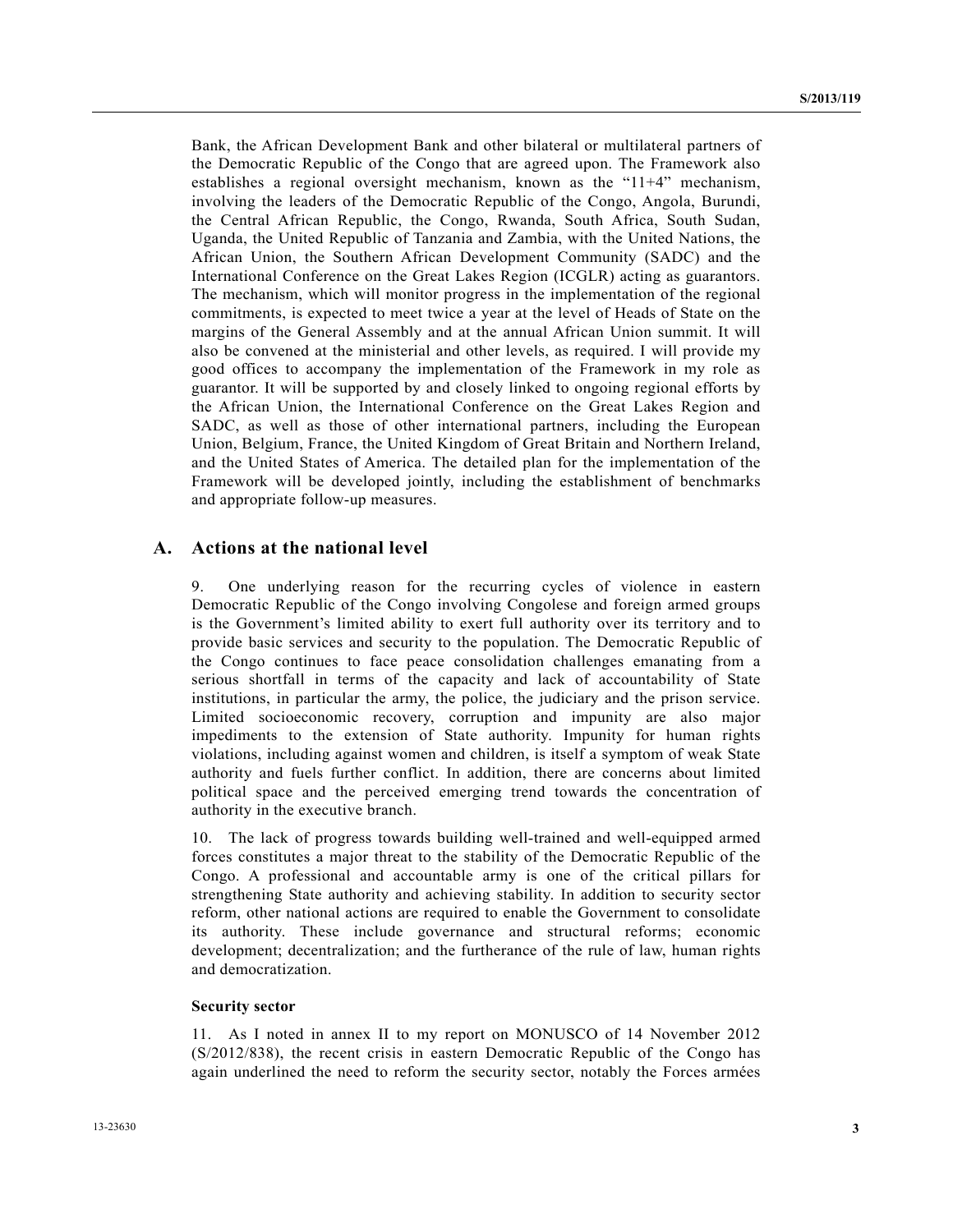de la République démocratique du Congo (FARDC), and to review approaches to dealing with armed groups, including through disarmament, demobilization and reintegration. The Congolese authorities and their partners should also work towards the development of an overall vision for the security sector and the strengthening of the capacity of oversight bodies.

#### **Army reform**

12. FARDC suffers from systemic weaknesses, which are compounded by an inadequate budget, as well as insufficient administrative and logistical systems, including weapons and ammunitions management. The fast-tracked integration of unvetted, armed-group elements into FARDC as part of peace settlements signed by the Government has resulted in the destabilization of its command and control structures and undermined its level of conduct and discipline. The continued grave human rights violations committed by some members of FARDC are also emblematic of its lack of professionalism. As a consequence, the operational performance of FARDC has not been that expected of a professional national army.

13. Comprehensive reforms aimed at building a professional army subject to civilian control and capable of carrying out the fundamental task of protecting the integrity of the national territory and its population are critical. Such a process will also require the allocation of the necessary resources and the adoption of key legislation to establish a national security force. A strong oversight and accountability mechanism should also be instituted, with support from the international community.

14. Without the political will and full commitment and ownership of the Government, no meaningful work can be achieved in the area of army reform. There has been some progress in that regard. In statements made on 15 and 31 December 2012, President Kabila indicated that army reform would constitute a major priority for his Government in 2013. In January, the National Assembly adopted an amendment to the Finance Law that increased fund allocations for national security institutions, including FARDC.

15. Under the auspices of the national authorities, strong coordinated international support, including increased resources and technical assistance, will be required to realize comprehensive army reform. Technical assistance will also be required to support the national authorities in identifying the tasks, size and resource requirements of the Congolese national defence force. Modalities for the vetting of FARDC personnel on the basis of merit and human rights records for the Congolese defence force should be included in the plan of action.

16. The structural reform of the national defence force of the Democratic Republic of the Congo will be a long-term undertaking. As a first step, the authorities should be encouraged to establish a well-trained and adequately equipped rapid reaction force of approximately five brigades. The rapid reaction force should be capable of intervening against emerging threats, including ensuring the protection of civilians in eastern Democratic Republic of the Congo, in close coordination with MONUSCO. The rapid reaction force should form the nucleus of a professional, well-sustained and effective national defence force. Well-coordinated and generous international assistance will be required to establish such a force.

17. MONUSCO stands ready to coordinate international support for enhanced actions on security sector reform, including the possible establishment of a rapid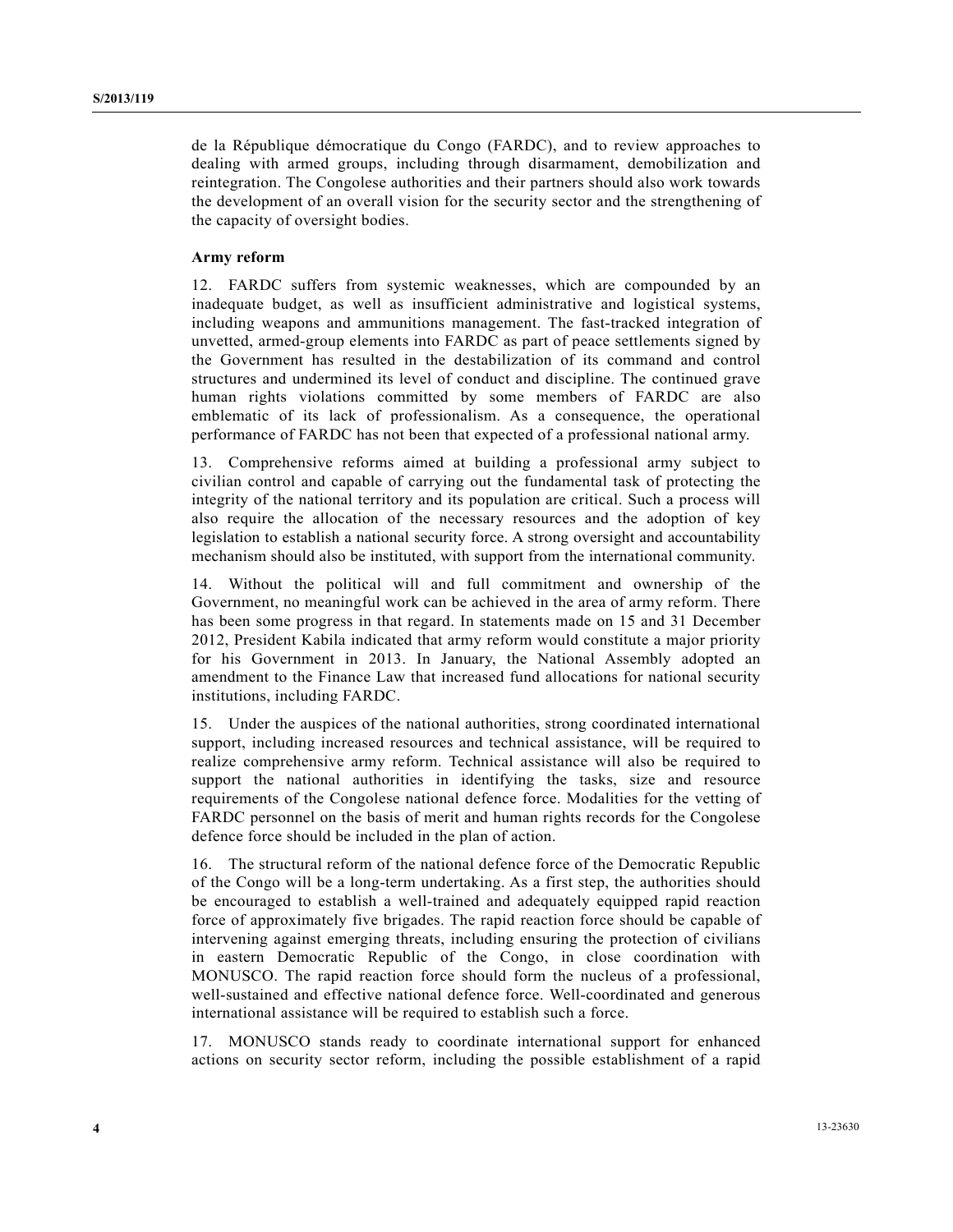reaction force. The Mission could also contribute to the training efforts of such a force.

18. As far as wider security sector reform efforts are concerned, it will be important to assist the Congolese authorities in designing a disarmament, demobilization and reintegration plan that offers alternatives for Congolese combatants and dependants, including members of FARDC. In particular, there is a need for a comprehensive approach to disarmament, demobilization and reintegration and to disarmament, demobilization, repatriation, reintegration and resettlement, bringing the two formerly distinct processes together as one initiative that addresses Congolese combatants and foreign elements in both Congolese and foreign armed groups. Moreover, traditional disarmament, demobilization and reintegration could be reinforced by preventive, community-based measures such as community violence reduction programmes, including youth employment schemes. The United Nations, drawing on expertise from MONUSCO and the relevant United Nations funds, programmes and agencies, could provide the authorities of the Democratic Republic of the Congo with integrated technical support in the initial stages of planning for the comprehensive approach outlined above.

#### **Extension of State authority**

19. The consolidation of State authority through the deployment of police and the establishment of territorial administration, as well as judicial and prison institutions, is essential in laying the foundations for sustainable peace and preventing the recurrence of violence. Despite the progress achieved over the past 10 years, decades of mismanagement and lack of governance have eroded State authority. Provincial authorities generally lack effective capacity, and institutions are underresourced and underfunded. Judicial and administrative services are weak and the police presence inadequate. This is compounded by extremely poor conditions of service for public officials. Ineffective institutions impair the capacity of the central authorities to govern, levy taxes and uphold the rule of law. Institutions often coexist with local criminal networks and are either unable to impose State authority or, in some cases, become co-opted by private interests.

20. Significant differences in levels of training and expertise remain within the Congolese national police. Some police elements who have been recently integrated from armed groups have not undergone a formal vetting process, and members of the force have on occasion been found guilty of human rights violations, including sexual violence. The police are also constrained by a lack of vehicles, communications systems and related equipment and by a poorly functioning salary disbursement system. Progress in the implementation of the 15-year strategic plan and the three-year action plan aimed at building the capacity of the police, which were adopted in October 2009, would contribute to the restoration of State authority.

21. The long-term capacity-building of the police should continue to be a priority for the national authorities and the international community, and MONUSCO will continue its capacity-building initiatives and specialized training programmes in that regard. In order to avoid recruiting ex-combatants with a history of human rights violations, MONUSCO will also continue to participate in the vetting of newly recruited cadets.

22. Operating on less than 1 per cent of the national budget, the justice sector lacks functioning administrative systems, including in the areas of finance,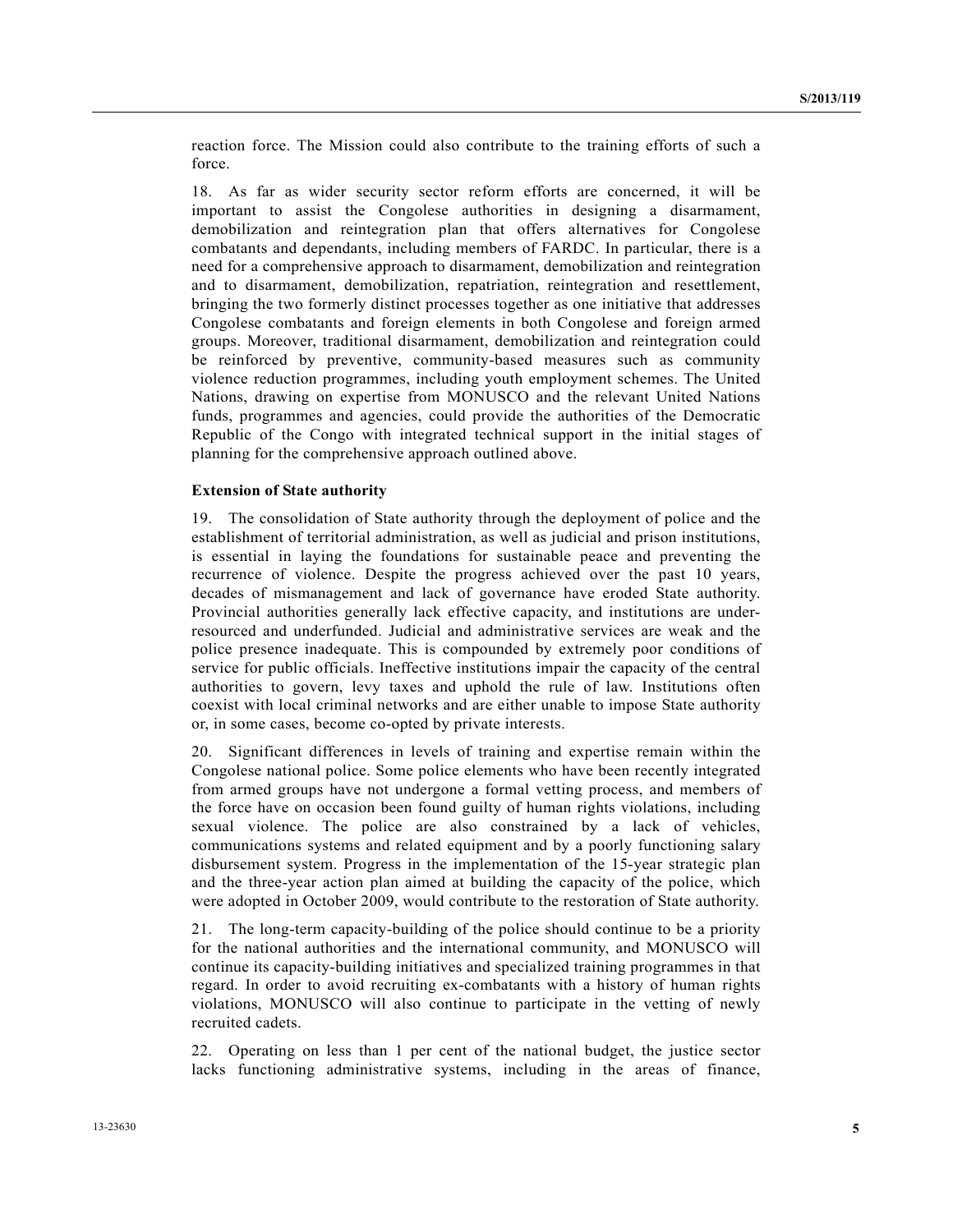personnel, case-tracking, the budget, procurement and asset management. Interference in justice processes by government officials at various levels is common, as is corruption, leading to the prevalence of a state of impunity throughout the country. There are fewer than 1,400 judges and prosecutors, compared with an assessed need of at least 5,000, and only a limited number of jurists, including defence counsel. Military justice institutions continue to face challenges similar to those on the civilian side, including a severe shortage of military judges and prosecutors. The military justice system is also subject to political and command interference, and security arrangements for magistrates in conflict-affected areas are woefully inadequate.

23. The prison system is characterized by inhuman conditions of detention, including lack of medical facilities and severe overcrowding. Very few prisons have an allocated budget for operational costs, and detainees regularly face malnutrition and lack of health services. Security installations are rudimentary, contributing to high rates of escape. Some 95 per cent of personnel working in correctional facilities are self-appointed and there is no training institution for prison personnel. No formal or practical coordination exists among the Ministries of Justice and Human Rights, Defence and the Interior, which are together responsible for the corrections sector. Of approximately 18,000 inmates in correctional facilities in the Democratic Republic of the Congo, at least 70 per cent are held in pretrial detention. Only one military prison is currently operational. MONUSCO and the United Nations Development Programme (UNDP) will continue to work closely with the Government to finalize a joint initiative aimed at addressing the penitentiary situation and establish a minimum level of sustainable State authority and control in the conflictaffected areas in eastern Democratic Republic of the Congo through the deployment of trained and equipped police and judicial and corrections officials. The United Nations will also continue to ensure compliance with prison system standards and practices and assist the national authorities with the development of mechanisms designed to combat illegal and prolonged detention and improve prison conditions.

### **Governance and structural reforms**

24. International independent indicators have persistently ranked the Democratic Republic of the Congo as one of the most corrupt countries in the world. The detrimental consequences are far-reaching. Widespread corruption, combined with weak, non-transparent, and poorly coordinated revenue collection systems, as well as poor salary and other State disbursement systems, have impeded the capacity of the Government to carry out its obligations. Limited basic social services, such as the provision of health care, water and education, combined with the lack of job opportunities, have delayed the return to stability and peace in parts of the Democratic Republic of the Congo. While the International Monetary Fund (IMF) and other programmes have made significant progress in those areas in recent years, much remains to be done.

25. The combination of a porous and opaque public finance system with deficient judicial contract enforcement mechanisms and the lack of functioning financial oversight bodies continues to discourage legitimate foreign investors and local entrepreneurs. As a result, national and provincial budgets remain underfunded when compared with the potential wealth and size of the country. This has an important impact on infrastructure development and basic service delivery. UNDP will continue to strengthen the capacities of provinces to formulate their growth and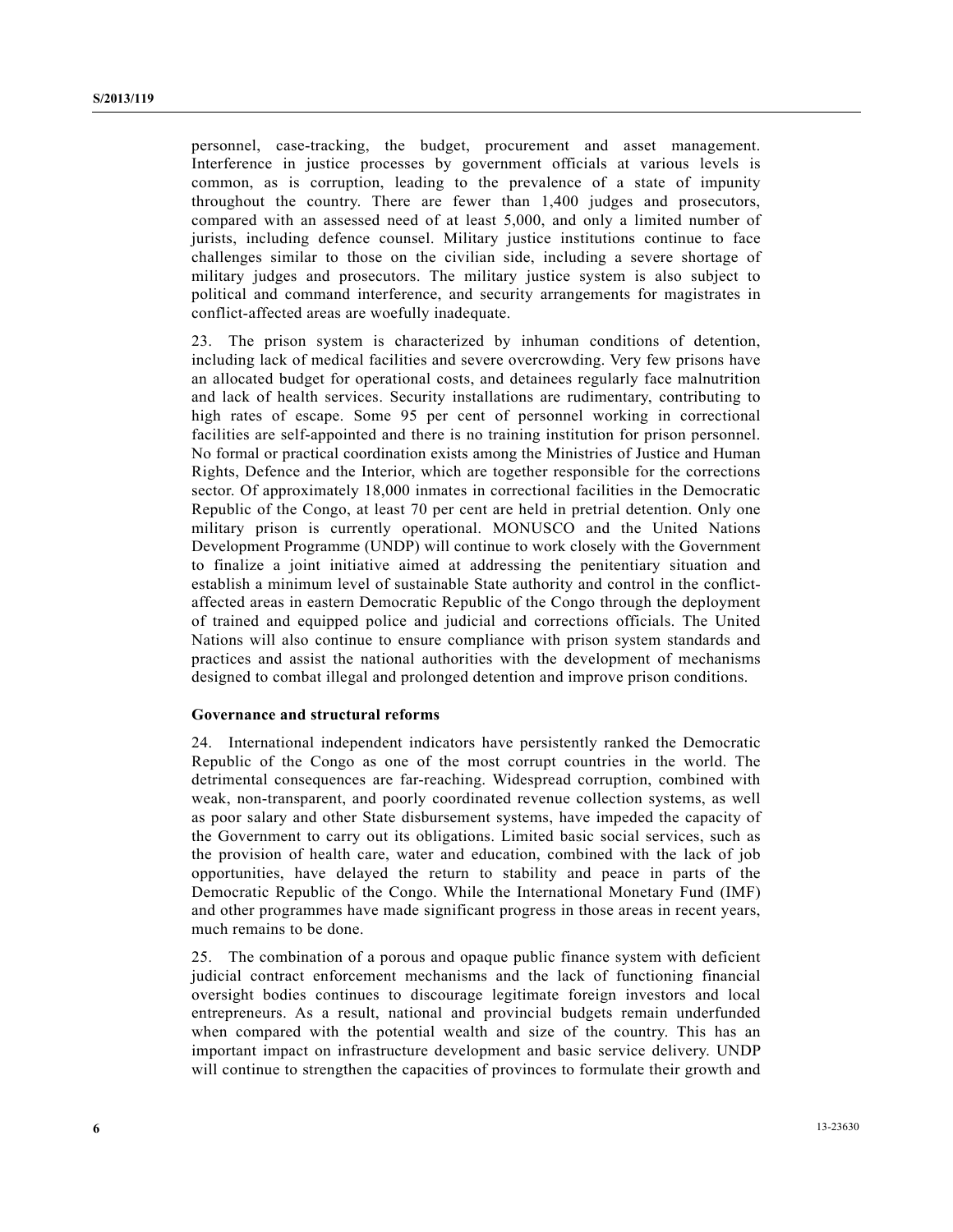poverty reduction strategies and support the mobilization of partners around provincial priority action plans. In addition, it will continue to support the reform of public finances through the restructuring of tax-collection services, as well as the reorganization of the local fiscal system and the chain of local expenditures.

26. With the support of international partners, the Government should consider launching a large-scale capacity-building and training initiative for senior and other State employees, who could later impart best practices in management and promote good governance among the lower-level cadres in a sustainable manner. In support of this, and as a first step, the Government could consider, in close coordination with other national stakeholders, strategies that include the creation of joint national/ international advisory teams or the embedding of international experts in key ministries.

#### **Economic and human development**

27. The Government's efforts in the area of economic development since the transitional period in 2003 have led to a stable macroeconomic framework; real gross domestic product (GDP) growth rates of over 6 per cent during the past decade, reversing decades of declining GDP; and inflation rates brought down to single-digit levels. Revenue collection has produced increases in State revenues both in absolute terms and in terms of percentage of GDP (from 16 per cent in 2009 to more than 20 per cent projected in 2013). The country's 90 per cent foreign debt relief of \$10 billion in 2011 was also a positive development. The very low base, however, from which these programmes started means that overall revenues available to national and provincial governments, even including foreign budgetary support, remain highly inadequate to address a wide variety of urgent requirements. A continuing lack of transparency in the management of the extractive sector, and more generally in State-run enterprises, also remains a significant impediment to further gains in investment and economic development and related potential budget revenue growth.

28. Despite improved macroeconomic performance, 71 per cent of the population still live in extreme poverty, and access to basic services remains limited. The Democratic Republic of the Congo was ranked the lowest of 187 countries on the UNDP human development index in 2011, and the country is not expected to reach any of the Millennium Development Goals by 2015. On 10 December 2012, IMF ended its economic programme with the Democratic Republic of the Congo, as the country had not complied with its structural benchmark on governance and transparency in the mining sector, and withheld the payment of the remaining \$240 million of a three-year \$500 million loan agreement.

29. Furthermore, the Democratic Republic of the Congo has not been able to reap the benefits of the exploitation of its natural resources. The effective management of that sector still faces the challenge of massive illegal exploitation, facilitated by corruption and the presence of armed groups. International assistance can add value only if a number of challenges are addressed by the authorities, including: (a) inconsistent sectoral policies; (b) the need for reforms of the public administration to enable it to better track and manage natural resources; (c) the limited capacity of the national agencies responsible for environmental monitoring and fighting corruption, resulting in a lack of transparency in the management of mineral resources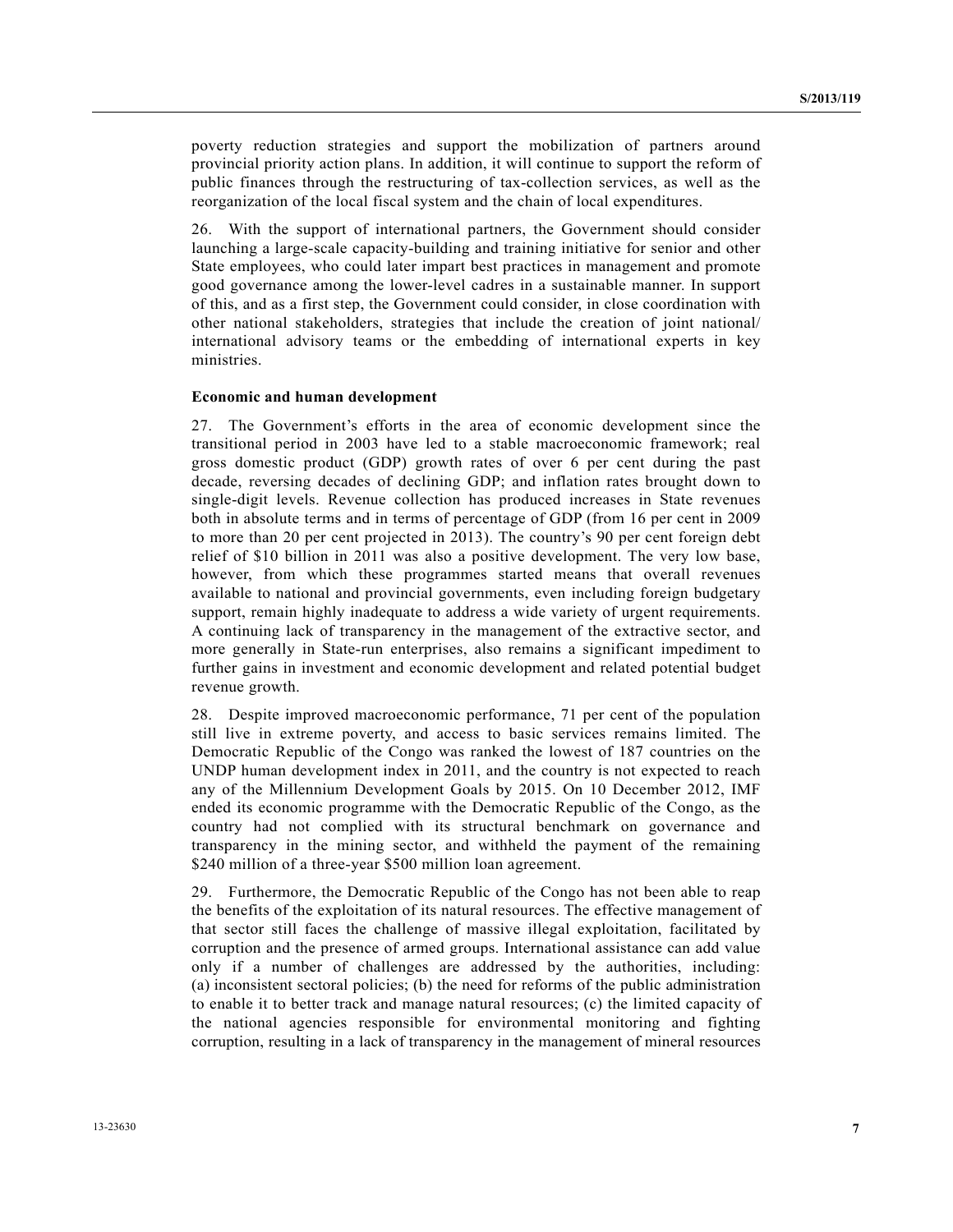and a culture of non-accountability; and (d) the limited capacity of the Government to negotiate and manage mining and natural resource exploitation contracts.

30. The Government's 2012-2016 programme, adopted in May 2012, envisages an increase in the annual GDP growth rate from 5 to 7 per cent and a reduction in inflation to 4 per cent. It also envisages a boost in electricity production and agricultural output and an increase in the output of the mining sector, and foresees important reforms in a number of areas, including the payments system and the banking and financing system, as well as the reorganization of public enterprises. The programme provides a sound road map for the economic reforms that are required. However, four factors are essential to its success. The first factor is to ensure the necessary political will to accord its implementation the necessary priority. The second is to ensure that the resources required for its implementation are available, including the necessary technical capacities and expertise. The third is to ensure accountability at the national and local levels. The factor is strong support from the international community, including from the relevant financial institutions. As with the recent decision of the Government and Parliament to allocate increased funding to the defence sector, other areas of national budget allocations should be increased. The United Nations will support the Government's programme through the United Nations Development Assistance Framework (2013-2017), which focuses on governance and institution-building; inclusive growth and job creation; basic social services and human capital development; natural resources and climate change; and stabilization and peace consolidation within the framework provided by the international security, stabilization and support strategy devised to support the Government's stabilization and reconstruction plan for war-affected areas.

### **Decentralization**

31. Decentralization and the establishment of legitimate and effective provincial and local institutions are an important means of addressing many of the root causes of conflict at the local level and enabling the integration of minority groups. Decentralization also allows for the equitable and more effective distribution of basic services to local populations.

32. The Constitution provides a framework for decentralization. However, limited progress has been achieved, in part owing to such complex internal political challenges as weak political and social ownership of the process, delays in establishing the framework for implementation, lack of consensus in Parliament on the options for territorial division, insufficient financing and conflicting pressures from various constituencies.

33. The Government's commitment to moving forward with the adoption of the remaining legislation on decentralization will be critical. Progress was made in 2012, when 7 of 14 key laws were passed and local financial tools developed with the aim of creating a functioning system of decentralization, with a view to reforming the sharing of revenues between the provinces and the capital. UNDP will continue to support the operationalization of the provincial and local public finance management platforms, which has improved revenue and expenditure tracking as well as the capacity of provincial and local authorities to mobilize their own resources. The decentralization process must continue to be carefully managed to avoid exacerbating existing ethnic, land, traditional rule hierarchy and other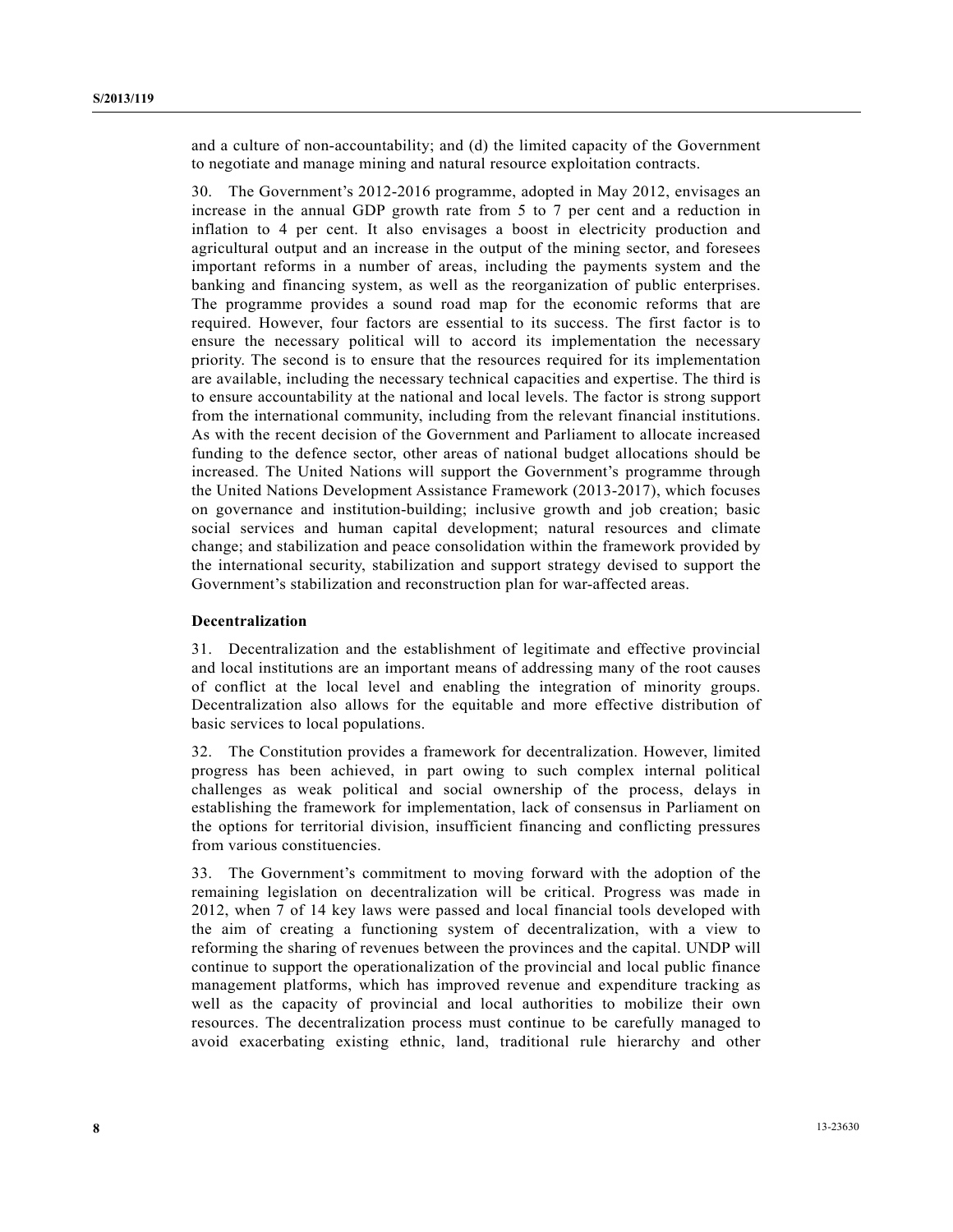tensions, and the related prospect of increased localized violence in various parts of the country.

#### **Democratization and human rights**

34. A solid foundation for stability and economic reconstruction and development lies in a functional, democratic system. Such a system ensures the peaceful transition of power through credible and peaceful electoral processes; establishes guarantees and clear checks and balances between the branches of Government; and opens space for the active participation of civil society and independent media. National opposition actors and other observers have protested that the Government has taken systematic steps to consolidate its power, restrict political space and intimidate and target opponents, whether from political parties or civil society. United Nations agencies will continue their efforts to further the democratization process, including in support of the expansion of political space for all political parties and civil society.

35. As highlighted by a number of national and international observer groups, the presidential and legislative elections of November 2011 were marred by irregularities, with the results contested by a number of national actors. It is essential that the Government continue to honour its commitment to take active steps to advance the democratization process in this critical and fragile period for the Democratic Republic of the Congo, in accordance with core constitutional principles. Active and meaningful steps to investigate and prosecute those responsible for the human rights violations committed in the context of the 2011 elections and respect for fundamental civil rights and liberties are critical.

36. The timely completion of the provincial elections, originally scheduled for March 2012, followed by local elections planned since 2007, will be a major factor in consolidating the democratic process by concluding the current electoral cycle. If this is to be achieved, the installation of a new, credible independent National Electoral Commission which is equipped with the necessary technical expertise and commands the confidence and respect of national political actors will be necessary and will encourage international donors to resume their assistance. An important step forward was made with the adoption by Parliament, on 14 January of the revised Organic Law on the Independent National Electoral Commission. The new text includes civil society representation and enhanced gender representation within the managerial structure of the institution. The timely promulgation and implementation of the revised Organic Law, notably to include the establishment of the new Commission, will lead to the resumption of the electoral process.

37. With regard to human rights, advances in the structural and legislative reforms that are essential to improve the human rights situation have remained slow, and Government efforts to establish the necessary institutions to protect and promote human rights throughout the country remain limited. The adoption by Parliament of the draft organic law establishing the National Human Rights Commission is a step forward, but the law has yet to be promulgated by the President. Limited progress has also been made with regard to the establishment of transitional justice mechanisms.

38. Human rights violations continue to be widespread, and impunity remains pervasive throughout the country. Grave violations against children, including the use of child soldiers, have been widespread in eastern Democratic Republic of the Congo. Advances in the structural and legislative reforms that are essential to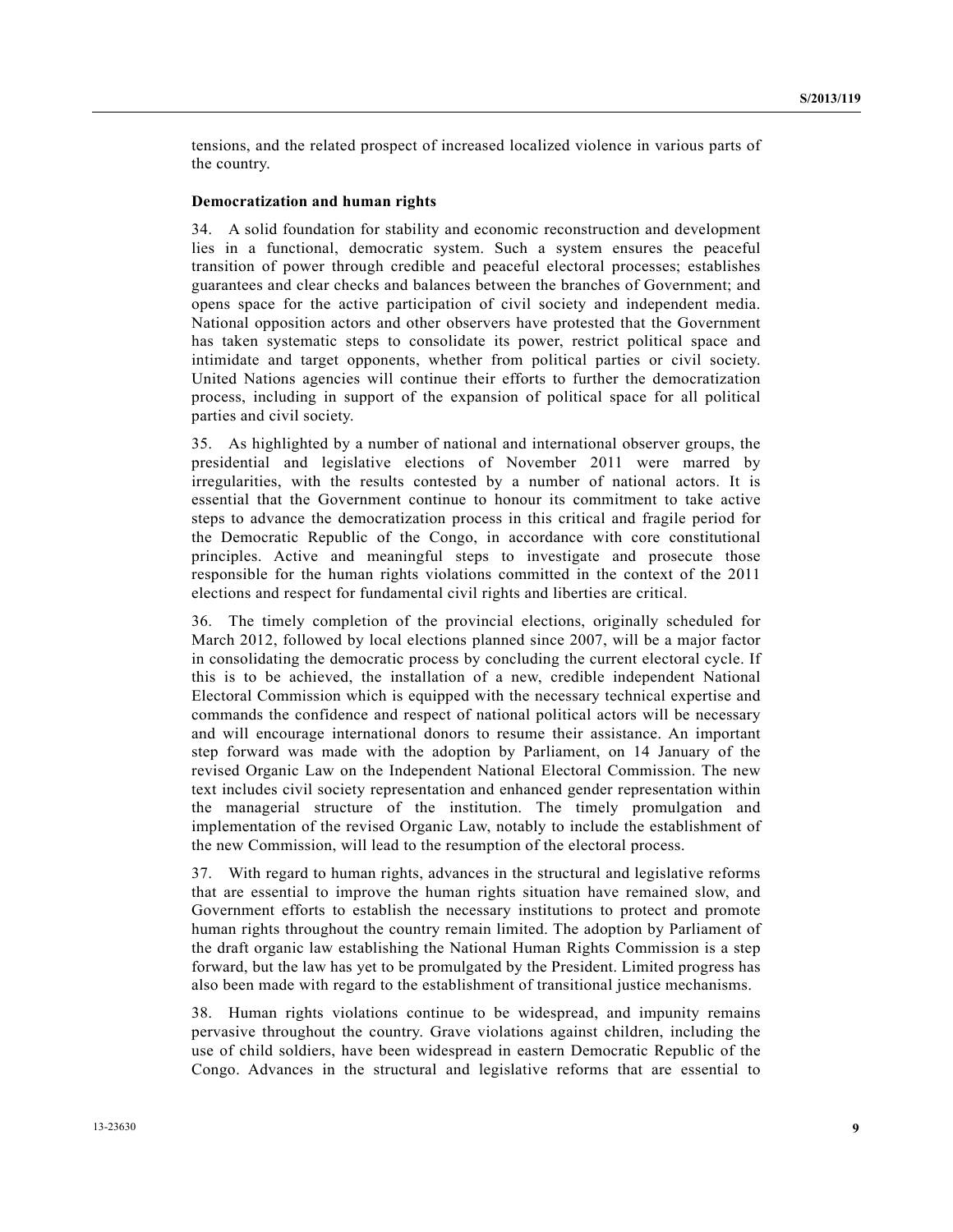improving the human rights situation have remained slow, and Government efforts to establish the necessary institutions to protect and promote human rights throughout the country remain limited. Progress towards the establishment of transitional justice mechanisms has also been limited.

39. Long-term stability in the Democratic Republic of the Congo cannot be achieved without addressing these and other human rights violations, in terms of both prevention and accountability and assistance to victims. The signature by the Government on 5 October 2012 of an action plan to end the recruitment and use of child soldiers and sexual violence against children by FARDC, in line with Security Council resolutions 1612 (2005) and 1882 (2009), is an important step towards mitigating violations.

#### **Humanitarian activities**

40. Thanks to donor support, extensive humanitarian operations have contributed to saving lives and reducing human suffering for millions of people throughout the Democratic Republic of the Congo during the past years. However, the country continues to face recurrent humanitarian challenges. The number of internally displaced persons had risen to more than 2.6 million by mid-December 2012, from 1.8 million at the beginning of 2012. In North Kivu alone there have been 500,000 new displacements since April 2012. In the context of recurrent conflict and violence in the country, the protection of civilians has remained a major humanitarian concern. Contamination with unexploded ordnance continues to pose a significant threat to the local population. The ongoing need for clearance and risk-education activities in areas affected by unexploded ordnance remains a high priority. There is also an opportunity for the Government to assume greater responsibility for delivering protection and assistance to internally displaced persons in eastern Democratic Republic of the Congo through the enactment of legislation on displacement.

41. Some 6.3 million people are affected by food insecurity, while diseases, including malaria, cholera and measles, threaten millions of people. Malnutrition, which is especially endemic in less conflict-affected provinces such as the Kasaïs and Bas-Congo, is blamed for 35 per cent of deaths among children under 5 years of age, some 2.5 million of whom are affected by acute malnutrition. Access to improved water and sanitation remains limited for the vast majority of the Congolese people.

42. There is a need for the Government and international partners to strengthen linkages between humanitarian and development efforts to help build community resilience further so that people can better cope with increased vulnerability and shocks. Donor willingness to invest in resilience and development activities would also help to enhance the impact and cost effectiveness of assistance in the Democratic Republic of the Congo. To this end, the United Nations will provide assistance to foster community dialogue for peace consolidation, and support reintegration and recovery with a view to building social cohesion among the population. This will cover community development activities through the provision of basic social services, and the building of economic infrastructure. In this context, it is proposed that the United Nations also support the establishment of a Democratic Republic of the Congo-led "platform for dialogue" between the Government and humanitarian and development donors to help strengthen strategic coordination of the various financing mechanisms for humanitarian, stabilization and development assistance. Such a platform would help the Government and its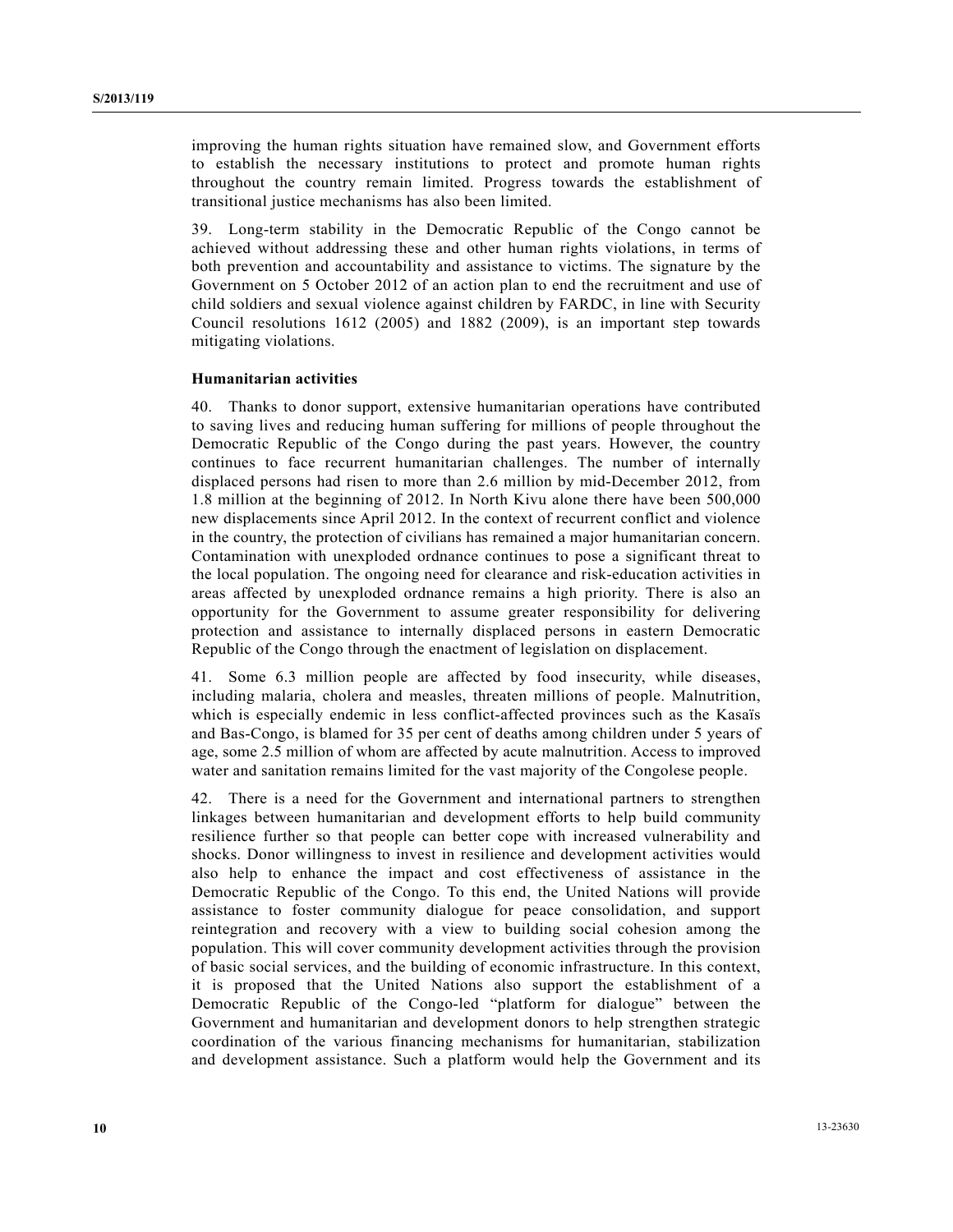partners to move from a sequential to a more simultaneous and comprehensive response to humanitarian and development challenges in the country.

### **B. Actions at the regional level**

43. Since the conclusion of the Lusaka Agreement in 1999, there have been numerous bilateral, regional and international initiatives aimed at restoring stability to the Great Lakes region. These initiatives have been successful in addressing various aspects of the problem, including reunifying the territory of the Democratic Republic of the Congo and reducing the threat of such foreign armed groups as FDLR and LRA. The International Conference on the Great Lakes Region process, including the conclusion in 2006 of the milestone Pact on Security, Stability and Development in the Great Lakes Region, has in some respects contributed to addressing the political, security and economic dimensions of the conflict. The Conference remains a key partner to date.

44. The important progress achieved has not, however, succeeded in ending the recurring cycles of violence that have beset eastern Democratic Republic of the Congo. In addition to the actions at the national level outlined in section A above, a number of collective actions at the regional level are required. Such actions should tackle the regional drivers of recurring violence and address, in a comprehensive manner, the legitimate concerns and interests of all of the neighbours of the Democratic Republic of the Congo.

#### **Non-interference**

45. An essential first step is the strong reaffirmation of the commitments made by the countries of the Great Lakes region not to interfere in the internal affairs of neighbouring countries. The Framework for Peace, Security and Cooperation for the Democratic Republic of the Congo and the region offers a full commitment not to interfere in the internal affairs of neighbouring countries; to neither tolerate nor provide assistance or support of any kind to armed groups; to respect the sovereignty and territorial integrity of neighbouring countries; to respect the legitimate concerns and interests of neighbouring countries, in particular regarding security matters; to neither harbour nor provide protection of any kind to persons accused of war crimes, crimes against humanity, acts of genocide or crimes of aggression, or persons falling under the United Nations sanctions regime; and to facilitate the administration of justice through judicial cooperation within the region. Countries of the region should also commit themselves to prosecuting, extraditing or handing over those individuals to the International Criminal Court, as applicable.

46. Given the multiplicity of occasions on which the countries of the Great Lakes region have committed themselves to these principles in the past, it is essential that the process be accompanied by concrete steps and confidence-building measures that are workable and acceptable to all States of the region with support from the international community. Any viable long-term solution must take into consideration the legitimate national interests of all countries in the Great Lakes region. A comprehensive strategy to neutralize the threats posed by Congolese and foreign armed groups operating in eastern Democratic Republic of the Congo would be a central component of this process, including reinsertion and reintegration packages for returning former combatants and their dependants.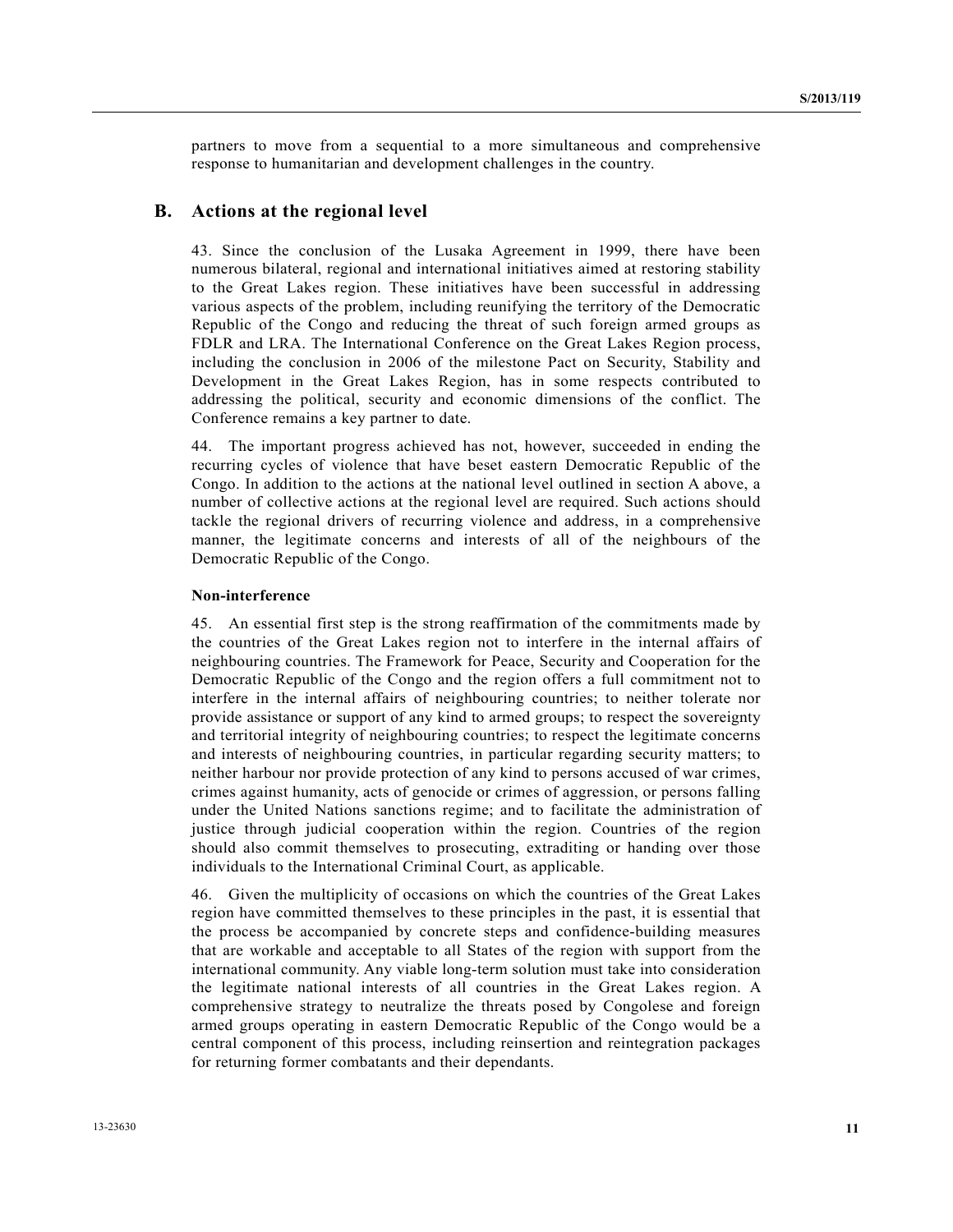### **Addressing the threat posed by armed groups**

47. Thriving in the security vacuum created by the absence of effective State authority in eastern Democratic Republic of the Congo, armed groups continue to constitute the main threat to the security of the population and the general stability of the region and an obstacle to regional cohesion. The continuing military deployments of the Mouvement du 23 Mars (M23), occupying the heights immediately overlooking the town of Goma and threatening it, underscore this threat. In addition to M23, the various Mayi-Mayi groups and other Congolese armed groups, the main foreign armed groups include FDLR, the Allied Democratic Forces and National Liberation Army of Uganda (ADF/NALU), LRA and the Forces nationales de libération (FNL).

48. As a first essential step in stabilizing eastern Democratic Republic of the Congo, a comprehensive strategy to address armed groups should be developed using military and non-military means. All armed groups, whether Congolese or foreign, have also engaged in the illegal exploitation of the vast mineral and other natural resources of eastern Democratic Republic of the Congo, as well as other criminal activities. For those groups, the benefits derived from the illegal exploitation of those resources not only finance their acquisition of illicit weapons, but have also become an end in themselves.

49. States of the region should strengthen their cooperation to effectively end illicit cross-border trafficking in natural resources and weapons and put in place effective security and border control measures. Promoting viable regional arrangements that allow for stronger economic integration would contribute to that effort.

50. In addition, strengthening border surveillance and agreeing on an effective verification mechanism would significantly curtail the support that armed groups receive from individuals or entities from neighbouring countries. The provision of ongoing support to armed groups by neighbouring countries continues to be a source of serious instability and should have tangible consequences for perpetrators.

51. The putting in place of alternative options for those members of armed groups who are not suspected of crimes against humanity, war crimes or genocide would be another important aspect of the strategy to neutralize the threat of armed groups. Such options could include effective demobilization packages as well as opportunities for social and political reintegration into their countries of origin. This would require the support and active participation of the international community.

52. Finally, until the Government can assemble a capable Congolese defence force, such a strategy will require, in addition to the measures outlined above, a military enforcement capability designed to neutralize the threat posed by the most recalcitrant elements of the armed groups. Proposals in that regard are presented in paragraphs 60 to 64 below.

#### **Deepening regional economic integration**

53. To ensure the long-term stability of the Great Lakes region, the countries of the region need to enhance regional cooperation, in particular by deepening economic integration to meet the aspirations of their people.

54. States of the region should consider increasing joint initiatives aimed at promoting such regional integration and development projects as joint regional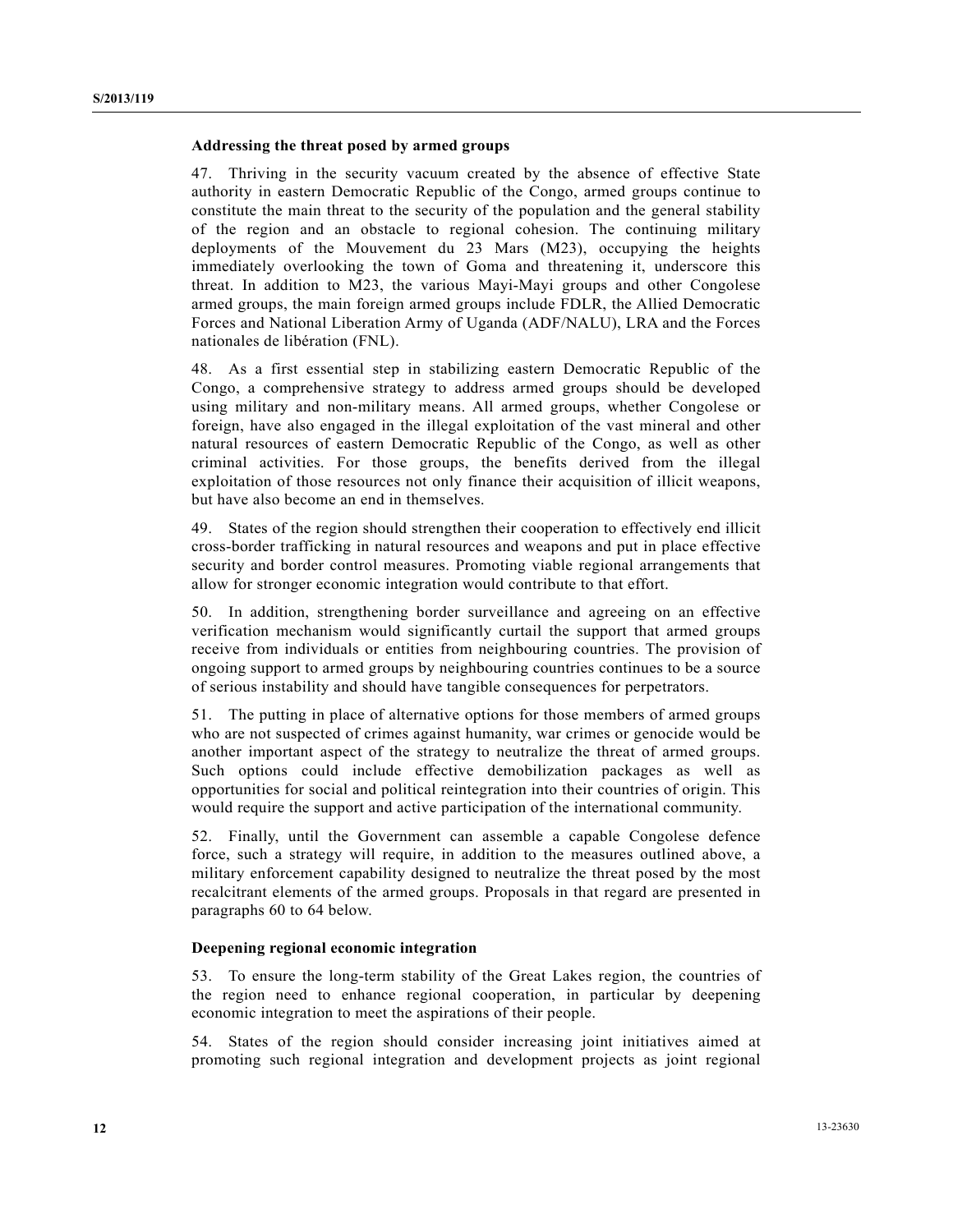infrastructure for energy, transport and communications and strengthening multisectoral cooperation and activities aimed at border communities. Partnerships, including private sector investment, are essential to finance heavy infrastructure projects, such as the rehabilitation of the Inga I and II dams and the construction of railways for different regional corridors as planned by the New Partnership for Africa's Development (NEPAD). Interventions aimed at reducing inefficiencies and costs in connection with trade at the borders are also essential, taking into account issues related to informal cross-border trade. Moreover, an improved regulatory framework through the establishment of a regional cross-border trade facilitation unit under NEPAD and the Lagos Plan of Action for the Economic Development of Africa to oversee implementation of a cross-border trade strategy should be considered. The commitment made by the signatories of the Framework for Peace, Security and Cooperation in the Democratic Republic of the Congo and the region, to strengthen regional cooperation, including deepening economic integration with special consideration for the exploitation of natural resources, is an important step in that direction.

### **C. Actions at the international level**

55. The Democratic Republic of the Congo and the States of the Great Lakes region bear the primary responsibility for the proposed actions outlined above. At the same time, the actions described in the present report will require a renewed commitment by the international community to enhance its investment in the restoration of lasting peace in the region.

56. The international community's strong and coordinated support for the restoration of peace and stability in the Democratic Republic of the Congo and the Great Lakes region is essential to the success of the new, comprehensive approach set out in the present report. The Framework for Peace, Security and Cooperation for the Democratic Republic of the Congo and the region provides a common platform for the provision of such coordinated support.

57. To accompany the national and regional actions, I have decided to appoint a Special Envoy for the Great Lakes Region, who will work closely with the Governments of the region to reach agreements and establish mechanisms to guarantee non-interference in the internal affairs of the neighbouring States. The Special Envoy will help them to agree on ways to neutralize the threat of the various armed groups operating in the Great Lakes region on the basis of the approach described in paragraphs 47 to 52 above. He or she will foster new agreements among countries in the region and revitalize the implementation of existing accords that promote regional economic integration and the free movement of goods and people. He or she will also mobilize resources and support for those initiatives and assist with the strategic coordination of international support and various funding streams in the region for stabilization, development, humanitarian and peacekeeping activities. My Special Envoy will also have a key role to play in mobilizing public interest and international support for the Great Lakes region.

58. My Special Envoy will liaise closely with the regional and subregional organizations, including the African Union, SADC, the Economic Community of Central African States and the International Conference on the Great Lakes Region. Recognizing the complexities and chronic nature of the problems facing the Great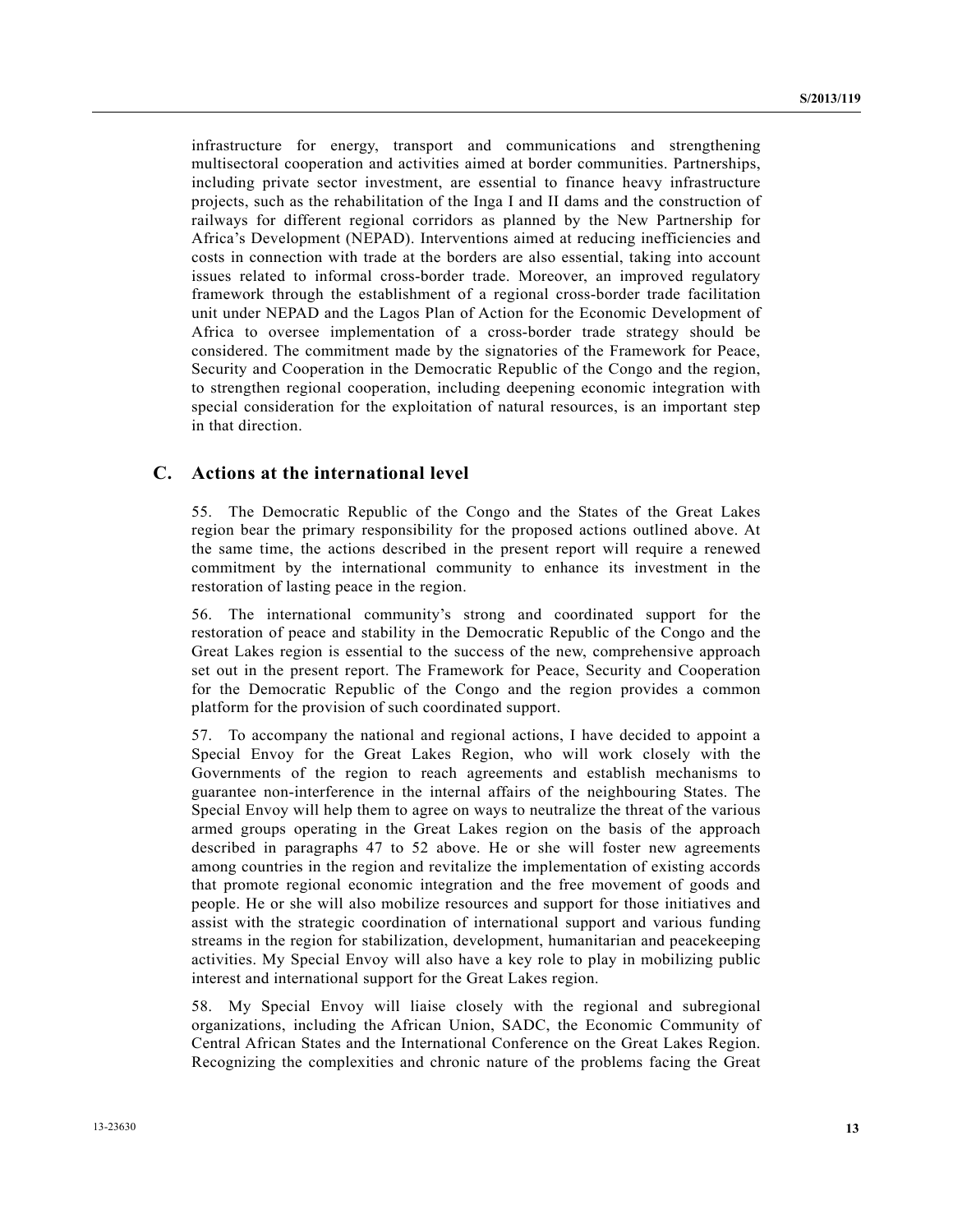Lakes region, I propose that the mandate of my Special Envoy should be established for an initial renewable period of one year. The Special Envoy would be supported by a small office comprising relevant experts.

59. The reforms to be undertaken in the Democratic Republic of the Congo at the national level will require strong, coordinated and sophisticated international support, including expertise and resources. My Special Representative for the Democratic Republic of the Congo will continue to promote and facilitate inclusive and transparent political dialogue among all stakeholders concerned. This will contribute to the creation of an environment conducive to the implementation of the national commitments included in the Framework. Security sector reform and addressing the threat posed by armed groups will be critical areas of priority for the Mission.

## **IV. Intervention brigade**

60. In support of the objectives of the Framework for Peace, Security and Cooperation for the Democratic Republic of the Congo and the region, and following consultation with the African Union, SADC and the International Conference on the Great Lakes Region, which had initially conceived the idea of the deployment of a peace-enforcement force to address the threat posed by armed groups, it is proposed that a dedicated intervention brigade be established within MONUSCO for an initial period of one year. Under the direct operational command of the MONUSCO Force Commander and operating alongside other MONUSCO brigades in eastern Democratic Republic of the Congo, the intervention brigade would have the peace-enforcement tasks of preventing the expansion of, neutralizing and disarming armed groups, to be carried out together with disarmament, demobilization and reintegration and disarmament, demobilization, repatriation, reintegration and resettlement efforts. The activities of the intervention brigade would be aimed at creating an environment conducive to the restoration of State authority and the achievement of sustainable stability. The brigade would also contribute towards creating the space and time for a strengthened FARDC to undertake its primary responsibility.

61. The intervention brigade would carry out targeted offensive operations, either on its own or jointly with FARDC, in a robust, highly mobile and versatile manner. It would rely on the Mission's air and other support assets to carry out its tasks, including an additional two attack helicopters and four utility helicopters, as requested in my letter to the Security Council dated 27 December 2012 (S/2013/43), and budgetary support. Additional capabilities would be acquired for advanced information collation, analysis and dissemination to enhance situational awareness and enable timely decision-making. This would be provided by the upcoming deployment of unmanned aerial systems, of which the Council took note on 22 January (see S/2013/44).

62. It is proposed that the intervention brigade be composed of three infantry battalions, enabling units and force multipliers. This would entail the generation of two new infantry battalions and the reassignment of one infantry battalion already deployed in MONUSCO. An artillery battery, a special forces company, a signals unit and support components would form the remainder of the brigade. The brigade would be deployed within the Mission's current authorized strength.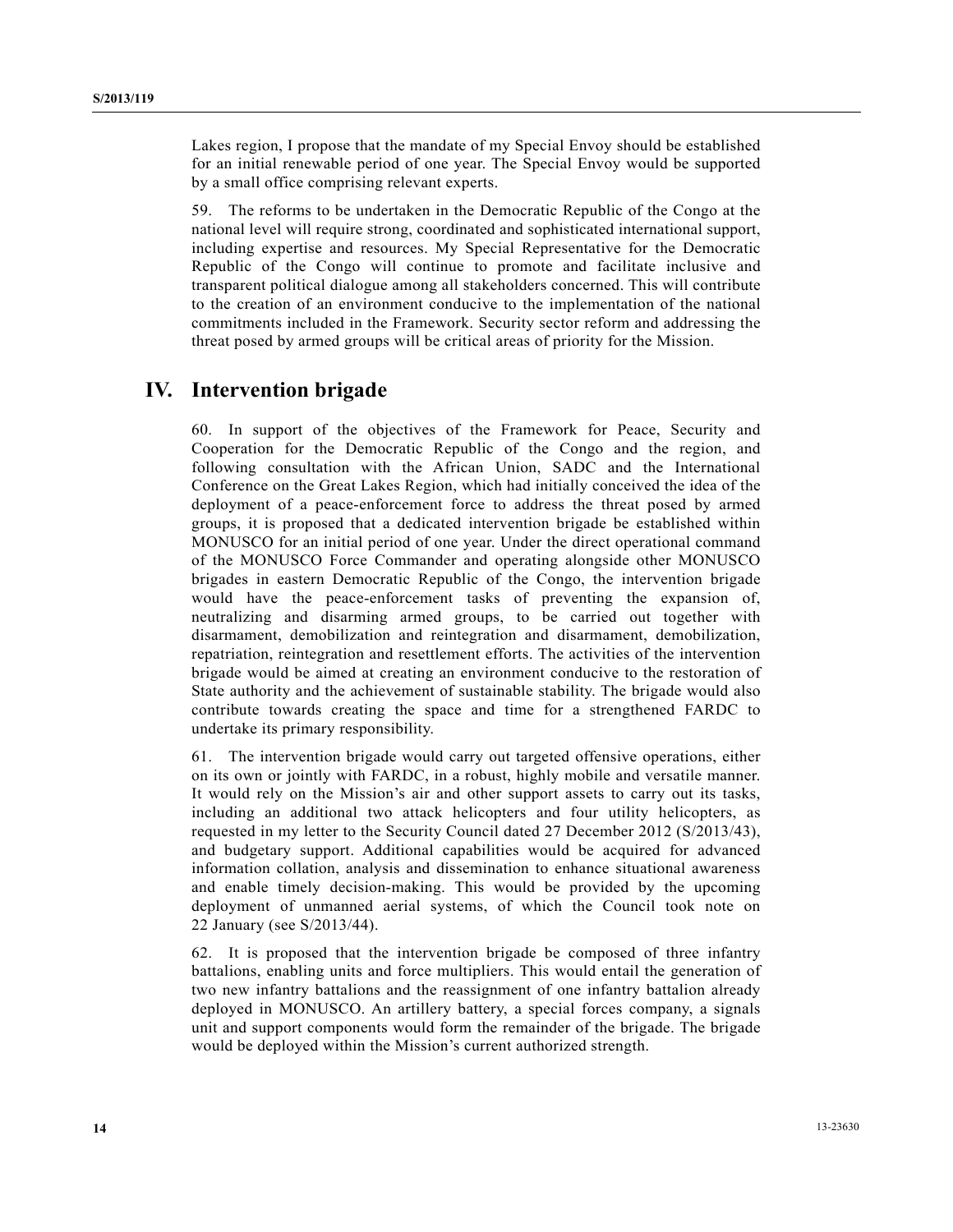63. The deployment of the intervention brigade would be preceded by predeployment training in the areas of human rights, the protection of civilians and gender. The operations of the brigade would be conducted in strict compliance with international humanitarian, human rights and refugee law. Past experience with military operations against armed groups in North and South Kivu has shown that civilians often flee their homes in a preventive manner ahead of such operations, while armed groups tend to regroup and return after the operations to commit violent reprisal acts against civilians. To mitigate this, MONUSCO will incorporate enhanced mechanisms for the protection of civilians. These will include a strengthened assessment of the impact of offensive operations, measures to mitigate harm to civilians before, during and after operations, and accountability for any violations. This will build upon the ongoing review of existing strategies and best practices for the protection of civilians.

64. As part of the overall coordination efforts with regional partners, regular updates will be provided to military representatives from troop-contributing countries and the region on the activities of the intervention brigade.

## **V. New approach to the role of the Mission in the Democratic Republic of the Congo**

65. The United Nations peacekeeping operation in the Democratic Republic of the Congo has evolved since 1999, progressively assuming more responsibilities and tasks to meet the requirements of an evolving situation. Recognizing that the wider United Nations presence in the Democratic Republic of the Congo will continue to be engaged for a considerably longer period to help address the country's peace consolidation, recovery and reconstruction challenges, the Mission's activities should be focused on achieving key strategic objectives that help establish solid foundations for peace without the risk of a major relapse into instability and conflict.

66. In line with the commitments outlined in the Framework for Peace, Security and Cooperation for the Democratic Republic of the Congo and the region, an endstate that would enable MONUSCO to successfully complete its peacekeeping mandate would be the reduction of armed conflict, violence against civilians and sexual violence to a level that can be effectively managed by national security and justice institutions; stabilization through the establishment of functional State institutions in conflict-affected and mining areas; and a functioning democratic order that reduces the risk of instability, including adequate political space, observance of human rights and credible elections on a regular basis.

67. While closely monitoring developments in the western part of the Democratic Republic of the Congo, and in addition to supporting the implementation of the national commitments included in the Framework, it is proposed that MONUSCO prioritize and streamline its activities in eastern Democratic Republic of the Congo in the forthcoming period with the aim of contributing to the realization of the following six key objectives: (a) the promotion and facilitation of inclusive and transparent political dialogue among all stakeholders with a view to furthering reconciliation and democratization; (b) the successful completion of military operations against foreign and Congolese armed groups and the reduction of the threat that they pose to a level that can be managed by national security authorities, in strict compliance with international humanitarian human rights and refugee law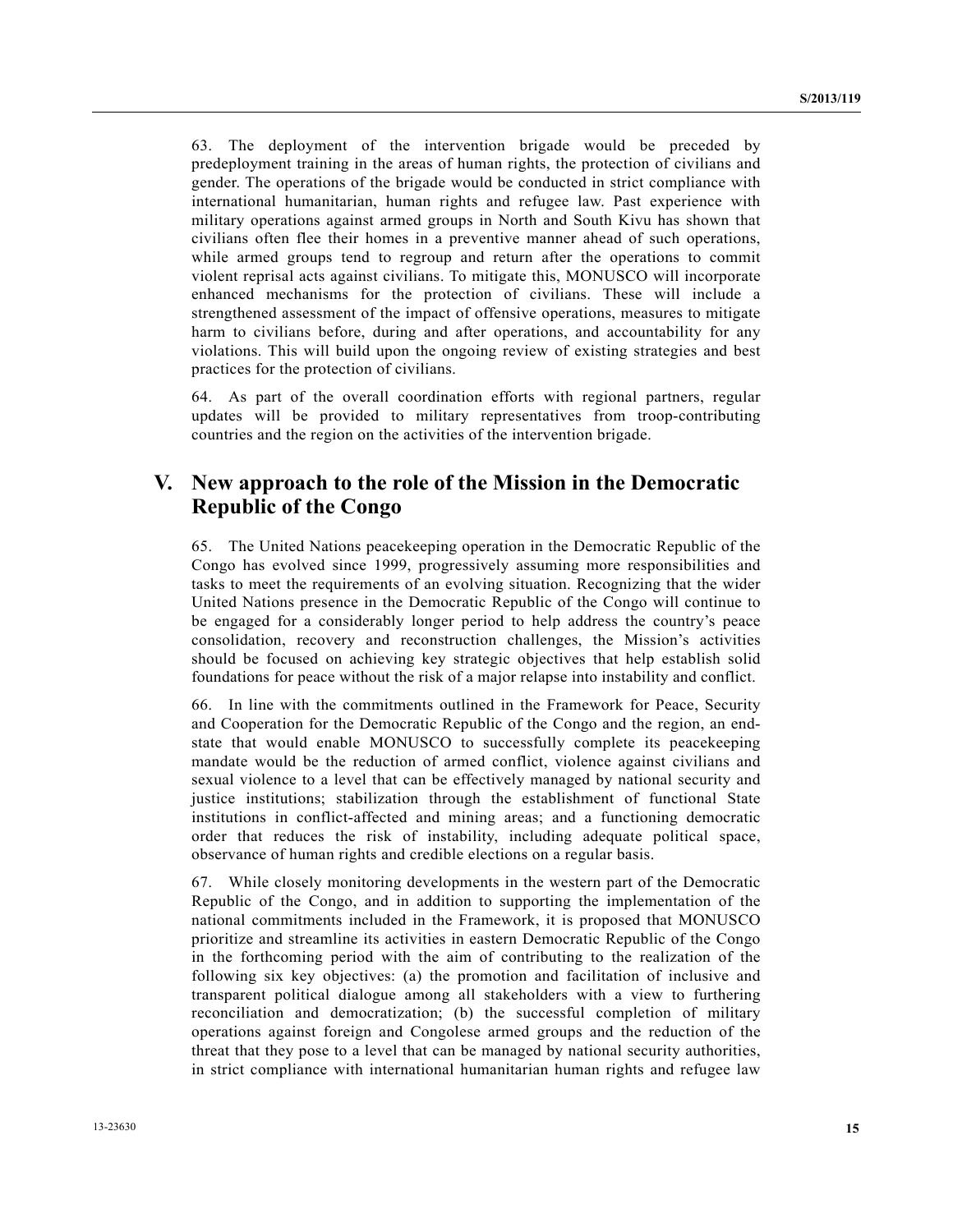and the human rights due diligence policy on United Nations support to non-United Nations security forces; (c) the disarmament, demobilization, repatriation, reintegration and resettlement of foreign armed groups, and the disarmament, demobilization and reintegration of Congolese combatants, including the demobilization and reintegration of some elements within FARDC, and the start of a viable community-based reintegration process for former combatants; (d) the establishment of a minimum level of sustainable State authority and control in the conflict-affected areas in eastern Democratic Republic of the Congo, most critically through the deployment of trained and equipped police and judicial and corrections officials, on the basis of a national vision and strategies for the security and justice sectors; (e) support for the establishment of an effective national civilian structure to control key mining activities and manage in an equitable manner the extraction and trade of natural resources in eastern Democratic Republic of the Congo; and (f) the creation of a well-sustained, equipped, trained and vetted national rapid reaction force, within the broader objective of security sector reform, adequately trained in international humanitarian, human rights and refugee law, and incorporating effective mechanisms to ensure the protection of civilians in all of its operations, which would eventually have the capability of assuming security responsibilities from MONUSCO.

68. The mandate of MONUSCO should be reviewed to reflect the six key priorities outlined above. A review of the Mission's activities could also be undertaken in the near future to further focus them and ensure complementarity of efforts with other key partners. In the meantime, my Special Representative's good offices role should also be strengthened to facilitate the implementation of the national commitments included in the Framework. In addition, and in accordance with paragraph 28 of resolution 2053 (2012), my previous report on the United Nations Organization Stabilization Mission in the Democratic Republic of the Congo (S/2013/96) outlined the strategy and efforts made to effectively transfer responsibility of some MONUSCO tasks to members of the United Nations country team.

## **VI. Observations**

69. While progress has been achieved over the past 14 years in the promotion of stability in the Democratic Republic of the Congo, the crisis brought about by the M23 rebellion has underscored the continued fragility of the situation in the eastern part of the country, highlighted the similarities with past crises instigated by previous rebellions and demonstrated that the underlying causes of continued instability in eastern Democratic Republic of the Congo have yet to be adequately addressed.

70. I am convinced that the situation today offers an opportunity to collectively address the underlying causes of the conflict in eastern Democratic Republic of the Congo and the Great Lakes region and to break the pattern of recurring cycles of violence. I call on all stakeholders to honour their commitments as outlined in the Framework for Peace, Security and Cooperation for the Democratic Republic of the Congo and the region and to work closely and in good faith with my Special Envoy for the Great Lakes Region. I also intend to remain closely engaged with the process.

71. I take note of the commitment made by President Kabila to implement key national reforms. Political will and strong leadership will be required to enable the Government to consolidate its authority, in particular in eastern Democratic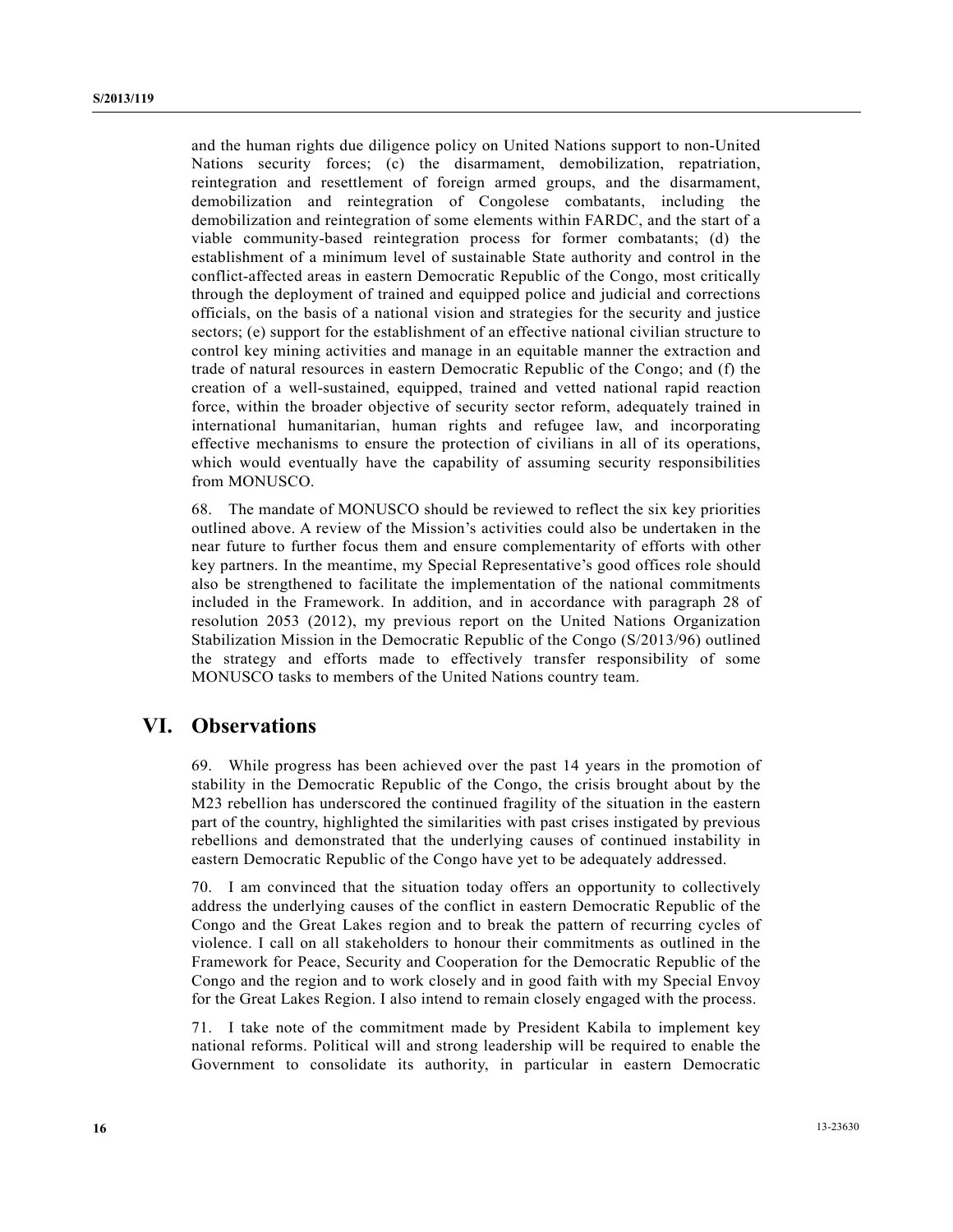Republic of the Congo. My Special Representative for the Democratic Republic of the Congo and MONUSCO will play a central role in ensuring that the national commitments made by President Kabila in the Peace, Security and Cooperation Framework for the Democratic Republic of the Congo and the region are implemented in good faith.

72. I recognize that the legitimate concerns and interests of all neighbouring States must be taken into account as part of any lasting political settlement in the Great Lakes region. In this regard, I wish to reiterate that the provision of external support to any of the armed groups operating in eastern Democratic Republic of the Congo is an unacceptable violation of the sovereignty and territorial integrity of the Democratic Republic of the Congo that severely undermines the overall stability of the region as whole.

73. I would like to express my sincere gratitude to the African Union, SADC and the International Conference on the Great Lakes Region for their initiatives to help resolve the crisis. Their ongoing efforts are a testimony to the important role that regional mechanisms are playing in mitigating conflict in the region.

74. The international community has made a significant investment in the stability of the Democratic Republic of the Congo and the Great Lakes region. It must continue to play a constructive role through enhanced coordination. The reforms that the Government needs to undertake are complex and will require political will and strong leadership as well as generous financial and technical assistance from international partners.

75. The implementation of the Framework will require sustained political, technical and financial support from international stakeholders, in particular those most closely involved in the oversight mechanisms. Together with the leaders of the region, my Special Envoy will review progress on a regular basis and suggest concrete steps to advance the implementation of the Framework. I call on the international community to play its part in ensuring that the Framework translates into tangible actions that address the root causes of instability in eastern Democratic Republic of the Congo and the Great Lakes region. I intend to report to the Council on a regular basis on progress made in the implementation of the Framework and will call on the international community to act swiftly and decisively in the face of any violation by States of the Great Lakes region of their regional commitments.

76. I welcome the general consensus among regional actors to support the establishment of an intervention brigade within MONUSCO. Recognizing that there is no military solution to the problems plaguing the eastern Democratic Republic of the Congo and the Great Lakes region, this additional capacity within MONUSCO should be viewed as an instrument, alongside non-military means, in support of the political process guided by the principles of the Framework. In this context, the intervention brigade should have a clear exit strategy that recognizes that FARDC has the primary responsibility for safeguarding the sovereignty and territorial integrity of the Democratic Republic of the Congo.

77. The strengthened United Nations role and involvement will be largely predicated on continued support by major donors, who would work closely with all signatories to the Framework in the implementation of the national and regional commitments. My Special Envoy will remain in close contact with them in order to keep them abreast of progress made and remaining challenges in the implementation.